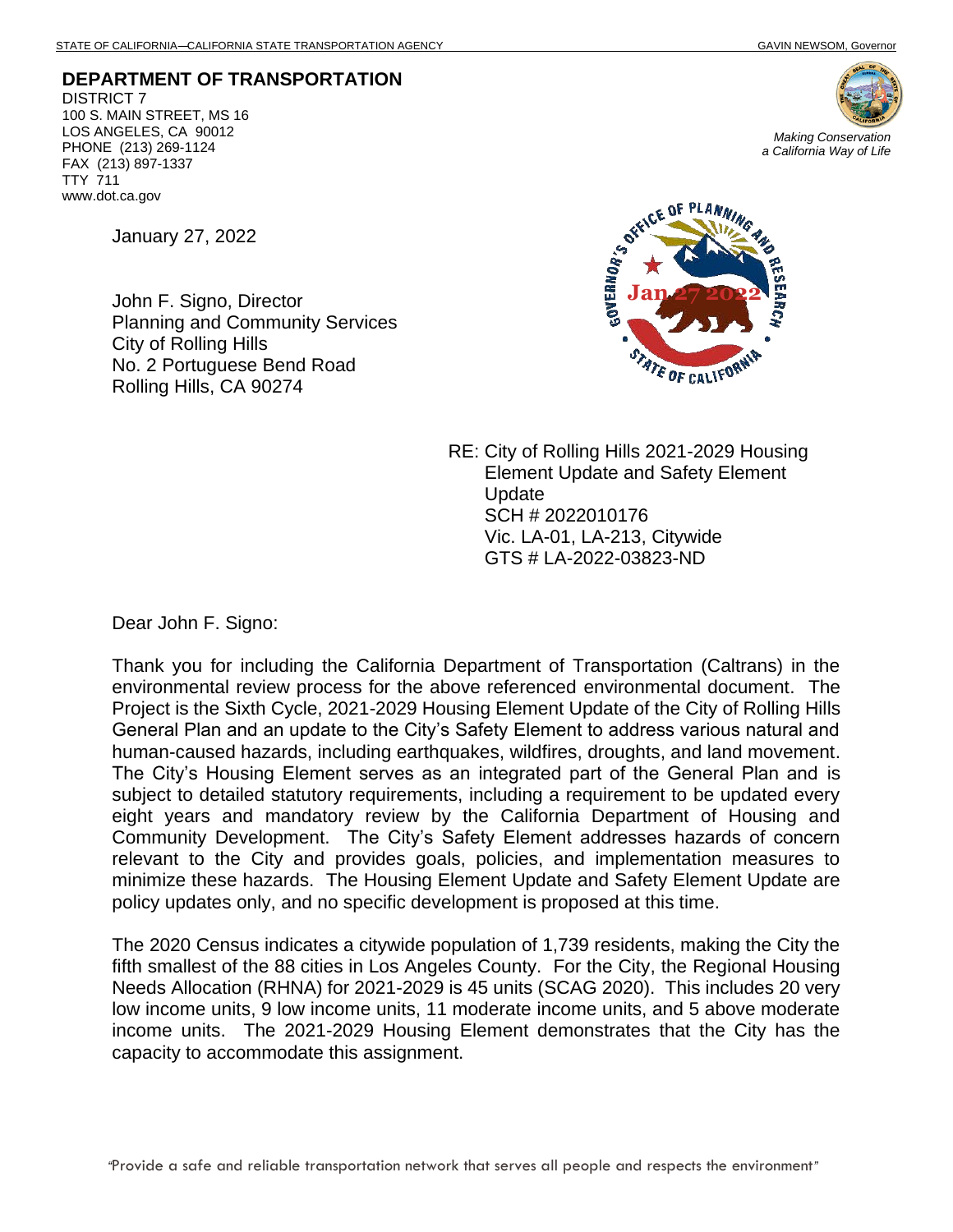John F. Signo, Director January 27, 2022 Page 2 of 3

> The mission of Caltrans is to provide a safe and reliable transportation network that serves all people and respects the environment. Senate Bill 743 (2013) has codified into CEQA law and mandated that CEQA review of transportation impacts of proposed development be modified by using Vehicle Miles Traveled (VMT) as the primary metric in identifying transportation impacts for all future development projects. You may reference the Governor's Office of Planning and Research (OPR) for more information:

<http://opr.ca.gov/ceqa/updates/guidelines/>

As a reminder, VMT is the standard transportation analysis metric in CEQA for land use projects after July 1, 2020, which is the statewide implementation date.

Caltrans is aware of challenges that the region faces in identifying viable solutions to alleviating congestion on State and Local facilities. With limited room to expand vehicular capacity, all future developments should incorporate multi-modal and complete streets transportation elements that will actively promote alternatives to car use and better manage existing parking assets. Prioritizing and allocating space to efficient modes of travel such as bicycling and public transit can allow streets to transport more people in a fixed amount of right-of-way.

Caltrans supports the implementation of complete streets and pedestrian safety measures such as road diets and other traffic calming measures. Please note the Federal Highway Administration (FHWA) recognizes the road diet treatment as a proven safety countermeasure, and the cost of a road diet can be significantly reduced if implemented in tandem with routine street resurfacing. Overall, the environmental report should ensure all modes are served well by planning and development activities. This includes reducing single occupancy vehicle trips, ensuring safety, reducing vehicle miles traveled, supporting accessibility, and reducing greenhouse gas emissions.

For future specific projects, we encourage the Lead Agency to evaluate the potential of Transportation Demand Management (TDM) strategies and Intelligent Transportation System (ITS) applications in order to better manage the transportation network, as well as transit service and bicycle or pedestrian connectivity improvements. For additional TDM options, please refer to the Federal Highway Administration's *Integrating Demand Management into the Transportation Planning Process: A Desk Reference (Chapter 8).* This reference is available online at:

<http://www.ops.fhwa.dot.gov/publications/fhwahop12035/fhwahop12035.pdf>

You can also refer to the 2010 *Quantifying Greenhouse Gas Mitigation Measures* report by the California Air Pollution Control Officers Association (CAPCOA), which is available online at: